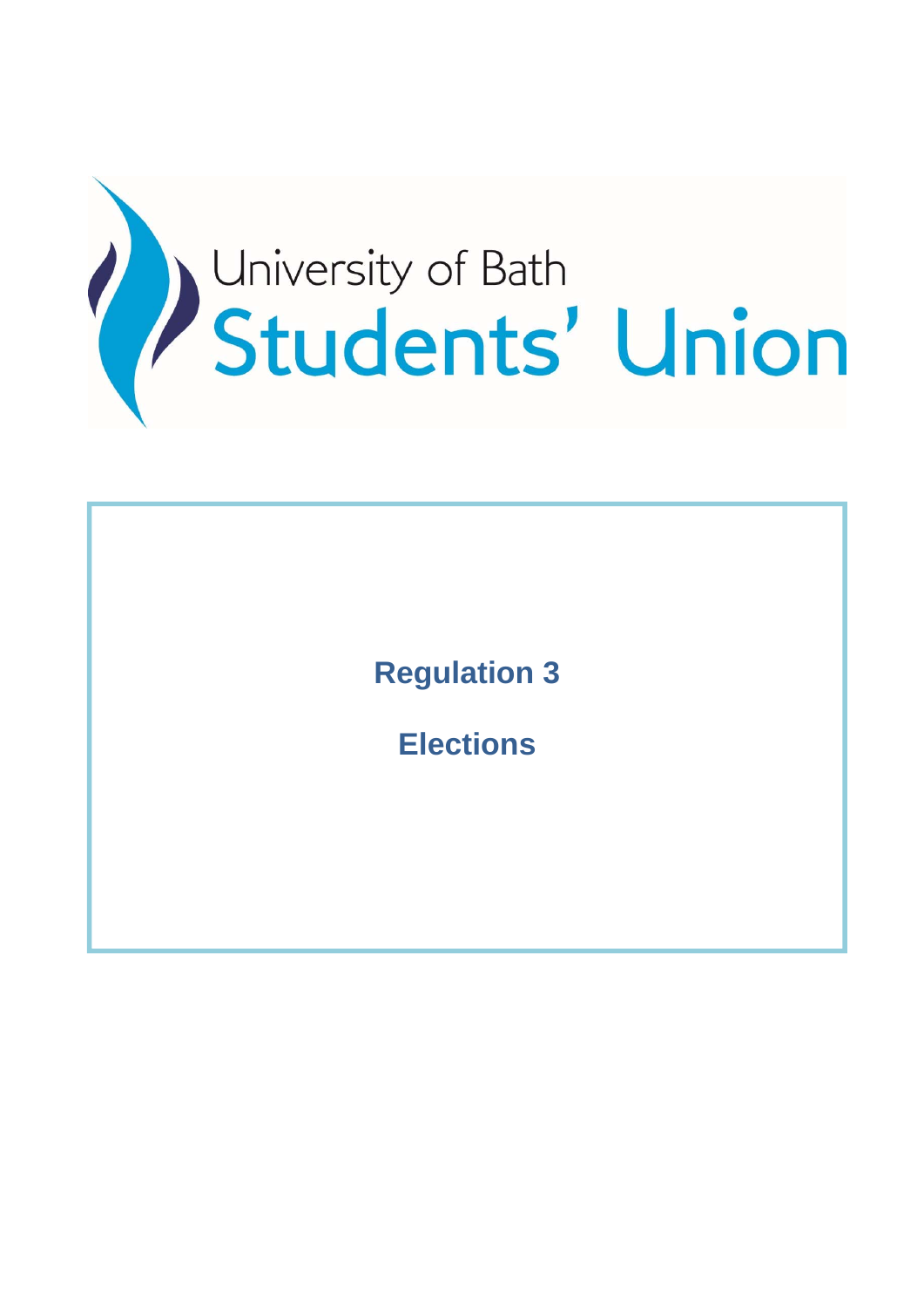# **Elections**

## **Contents**

| 1              |                                                                                        |                                                                |  |  |
|----------------|----------------------------------------------------------------------------------------|----------------------------------------------------------------|--|--|
| 2              |                                                                                        |                                                                |  |  |
| 3              |                                                                                        |                                                                |  |  |
|                | 3.1.                                                                                   |                                                                |  |  |
|                | 3.2.                                                                                   |                                                                |  |  |
|                | 3.3.                                                                                   | Council, Senate, Students' Union (CSSU) representatives  - 3 - |  |  |
|                | 3.4.                                                                                   |                                                                |  |  |
|                | 3.5.                                                                                   |                                                                |  |  |
|                | 3.6.                                                                                   |                                                                |  |  |
|                | 3.7.                                                                                   |                                                                |  |  |
|                | 3.8.                                                                                   |                                                                |  |  |
|                | Sub-group Executive committees, Volunteer Liaison and Individual Student Group<br>3.9. |                                                                |  |  |
| $\overline{4}$ |                                                                                        |                                                                |  |  |
| 5              |                                                                                        |                                                                |  |  |
|                | 5.2.                                                                                   |                                                                |  |  |
|                | 5.3.                                                                                   |                                                                |  |  |
|                | 5.4.                                                                                   |                                                                |  |  |
|                | 5.5.                                                                                   |                                                                |  |  |
|                | 5.6.                                                                                   |                                                                |  |  |
|                | 5.7.                                                                                   |                                                                |  |  |
|                | 5.8.                                                                                   |                                                                |  |  |
|                | 5.9.                                                                                   |                                                                |  |  |
|                | 5.10.                                                                                  |                                                                |  |  |

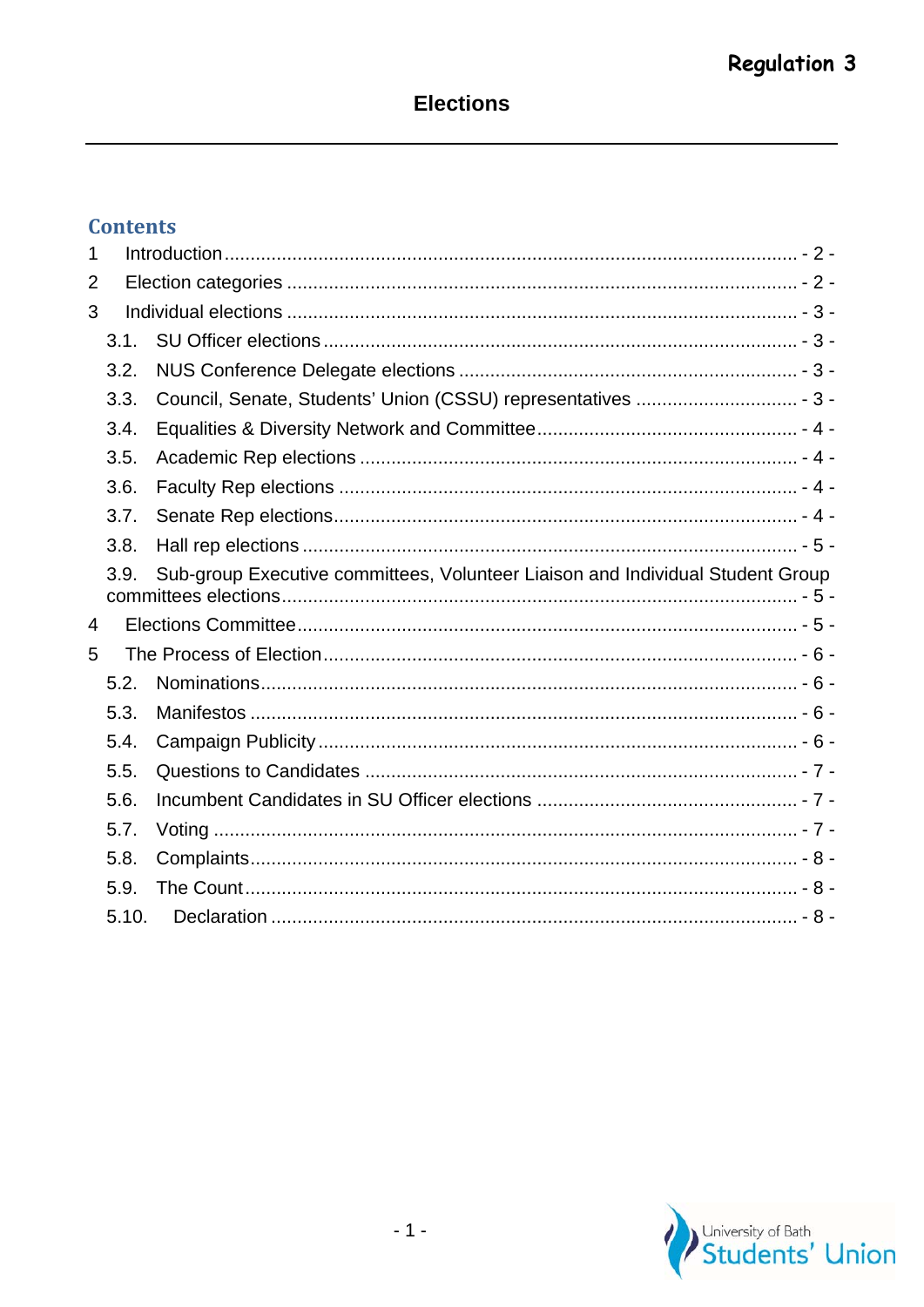#### 1 *Introduction*

- 1.1. All representative posts within the SU must be elected from the Members and by Members. Associate Members may neither stand for post nor vote.
- 1.2. All elections shall be conducted by secret ballot set up electronically through the Students' Union web site. In exceptional circumstances (for example in the case of the LGBT group), other methods may be used but only with the express permission of the RO, who shall be satisfied that these methods remain fair and democratic.
- 1.3. A timetable of all elections will be agreed and published annually which should be adhered to.
- 1.4. All elections must abide by the Elections Rules. Additional guidelines will apply to each election. These will be reviewed annually by Elections Committee and RO.
- 1.5. The RO is responsible for all elections but may delegate his/her duties to an appropriate Officer or Manager (Acting Returning Officer – ARO). However, the ARO should always discuss major decisions with the RO first.

#### 2 *Election categories*

There are three categories of elections

- 2.1. Open to all Members to stand in and to vote in (also known as cross-campus elections):
	- 2.1.1 SU Officer (with the exception of the Postgraduate Officer)
	- 2.1.2 NUS (National Union of Students) Conference Delegates (note not all NUS rep posts)
	- 2.1.3 Representatives to Council, Senate, Students' Union (CSSU) Committee
	- 2.1.4 Representatives to Equalities & Diversity Network
	- 2.1.5 Representatives to Equalities & Diversity Committee
- 2.2. Open to members of a discrete group to stand and vote in (e.g. only postgraduates may stand for election and vote for candidates to the posts on the Postgraduate Association executive committee):Academic Reps
	- 2.2.1 Faculty Reps
	- 2.2.2 Senate Reps
	- 2.2.3 Hall Reps
	- 2.2.4 Sub-group Executive committees
	- 2.2.5 Volunteer Liaison
	- 2.2.6 Individual Student Group committees
	- 2.2.7 NUS Postgraduate Students' Conference

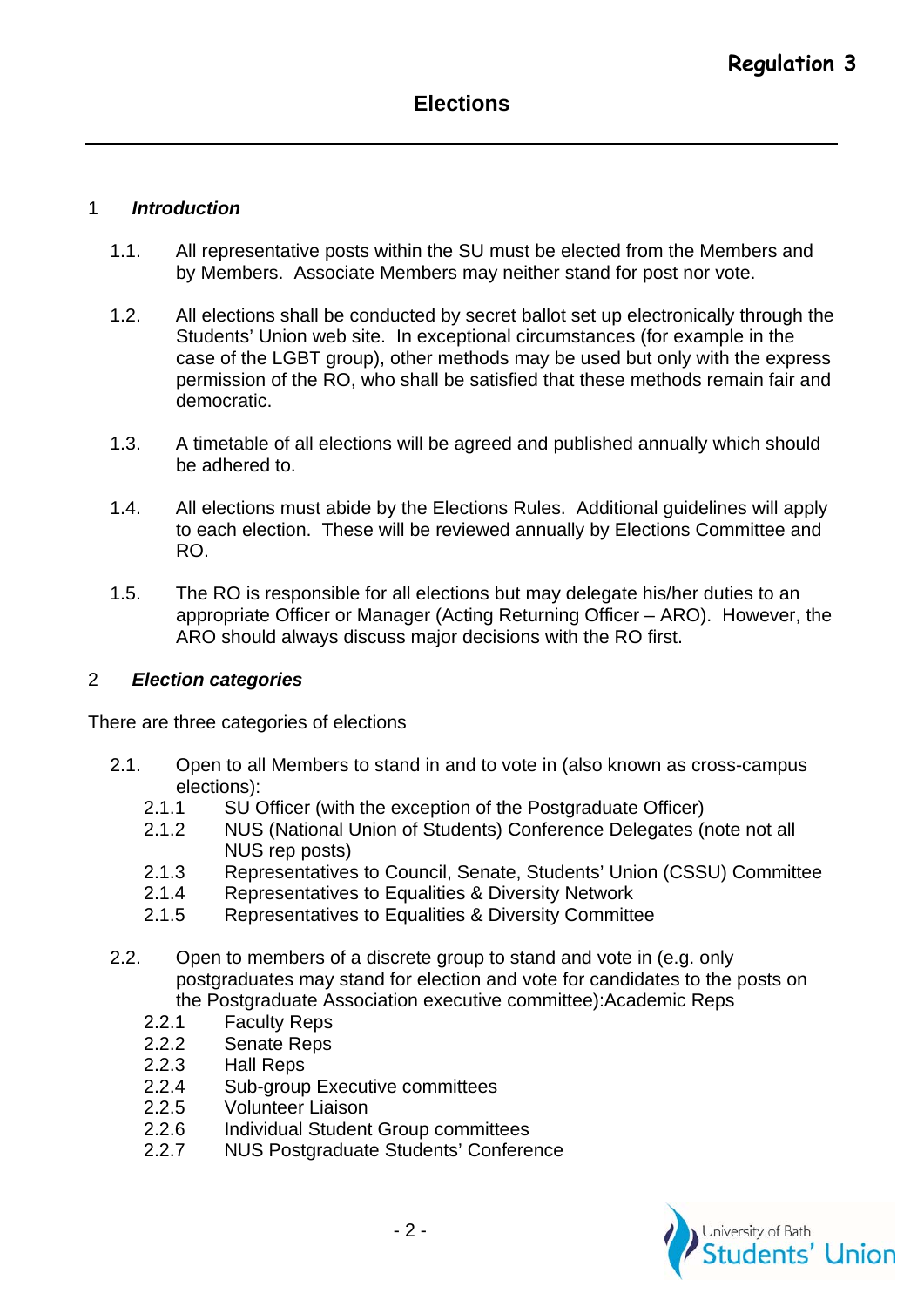#### 2.2.8 Mature/Part-time Students' Conference

- 2.3. Only members of a discrete group may stand but all Members may vote (e.g. only members of the Diversity & Support sub-group may stand for a post on Equalities & Diversity Committee but all students may vote).
	- 2.3.1 Postgraduate Officer (only postgraduate students may stand)
	- 2.3.2 NUS Women's Conference Rep (only students who self-define as a woman may stand, all students may vote)
	- 2.3.3 NUS Black Students' Conference (only students who self-define as black may stand, all students may vote)
	- 2.3.4 NUS International Students' Conference (only international students may stand, all students may vote)
	- 2.3.5 NUS Disabled Students' Conference (only students who self-define as disabled may stand, all students may vote)

#### 3 *Individual elections*

#### 3.1. **SU Officer elections**

- 3.1.1 These will be held annually in the second term (voting will usually take place in March).
- 3.1.2 Any Member may stand and any Member may vote
- 3.1.3 All Members with the exception of SU Officers and SU Officers Elect may propose or second any candidate but may not propose or second two candidates
- 3.1.4 A candidate may only stand for one post
- 3.1.5 The term of office is a year running from June to June and is preceded by a two week handover period
- 3.1.6 An incumbent SU Officer may stand for an Officer post for one further year but no more than two in aggregate

## 3.2. **NUS Conference Delegate elections**

- 3.2.1 The number of posts available is set by the NUS.
- 3.2.2 The SU President is a delegate ex-officio
- 3.2.3 The elections will be held annually as early as possible in the first term, following Academic Rep elections.
- 3.2.4 Any Member may stand and any Member may vote
- 3.2.5 All members, with the exception of SU Officers and SU Officers Elect may propose or second any candidate but may not propose or second two candidates

## 3.3. **Council, Senate, Students' Union (CSSU) representatives**

3.3.1 The number of posts available is set by the University

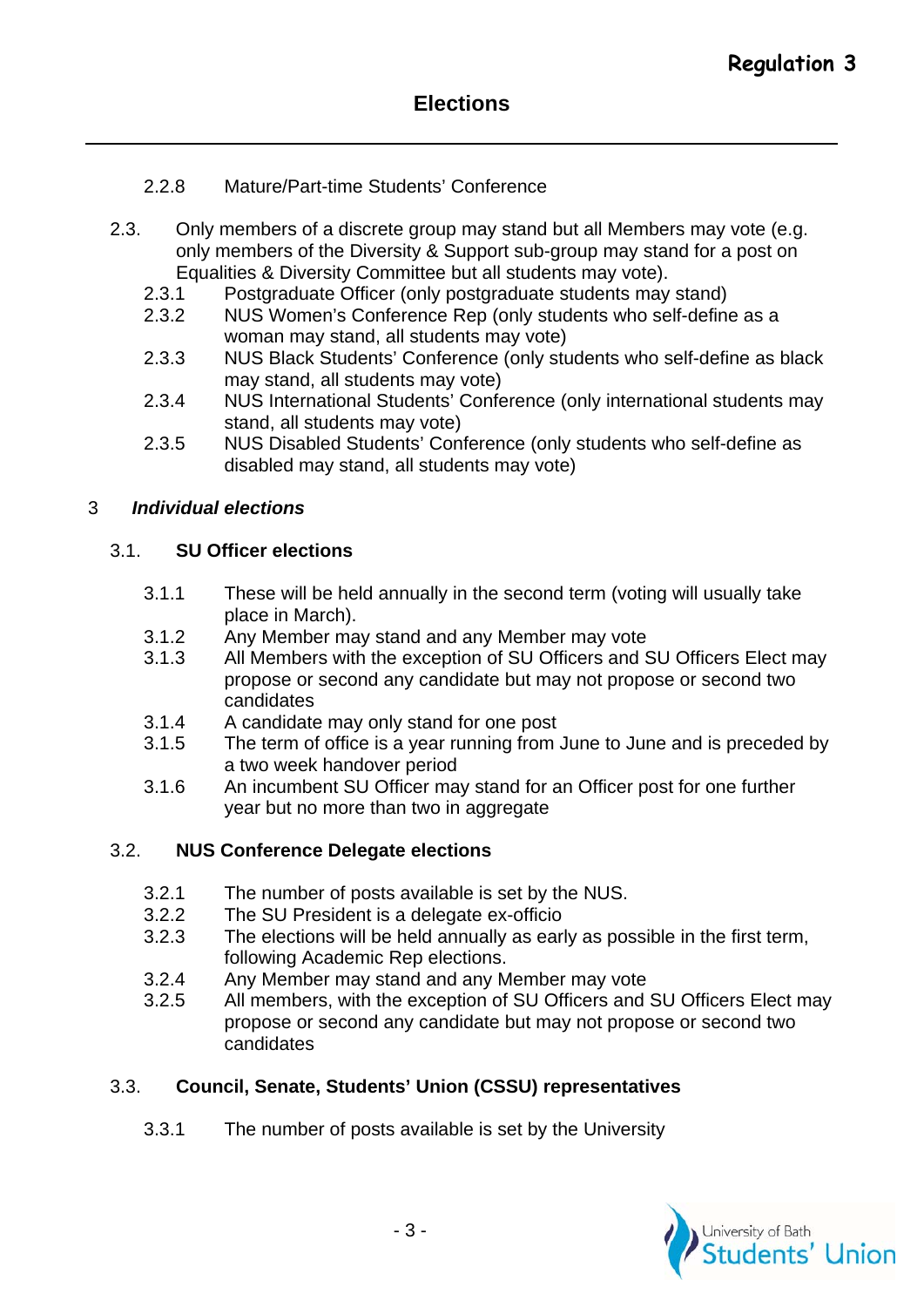- 3.3.2 The elections will be held annually, as early as possible in the first term, following Academic Rep elections
- 3.3.3 Any member may stand and any Member may vote
- 3.3.4 No proposers or seconders are required in these elections

## 3.4. **Equalities & Diversity Network and Committee**

- 3.4.1 The number of posts available is set by the University
- 3.4.2 The elections will be held annually, as early as possible in the first term, following Academic Rep elections
- 3.4.3 Any Member may stand and any Member may vote
- 3.4.4 No proposers or seconders are required in these elections

## 3.5. **Academic Rep elections**

- 3.5.1 These are run in conjunction with the individual University academic departments which set the number of posts for their own departments
- 3.5.2 The elections will be held annually in the first two weeks of the first term
- 3.5.3 Candidates and voters may only stand and vote in their own departmental election
- 3.5.4 Proposers and seconders are not required for these elections

## 3.6. **Faculty Rep elections**

- 3.6.1 These are run in conjunction with the individual University faculties which set the number of posts for their own faculties
- 3.6.2 Undergraduate elections are held in the second semester; postgraduate elections are held at the beginning of the first term, as soon as possible after the Academic Rep elections (usually weeks 3 and 4)
- 3.6.3 Candidates and voters may only stand and vote in their own faculty election
- 3.6.4 Proposers and seconders are not required for these elections

## 3.7. **Senate Rep elections**

- 3.7.1 The number of posts is set by the University. Currently, there are two posts: undergraduate and postgraduate.
- 3.7.2 The postgraduate Senate Rep elections will be held in the first term as soon as possible after the Academic Rep elections (usually weeks 3 and 4)
- 3.7.3 The undergraduate Senate Rep election will be held in the second semester.
- 3.7.4 Only postgraduate Members may stand and vote in the postgraduate Senate Rep election; only undergraduate Members may stand and vote in the undergraduate Senate Rep elections
- 3.7.5 No proposers or seconders are required in these elections.

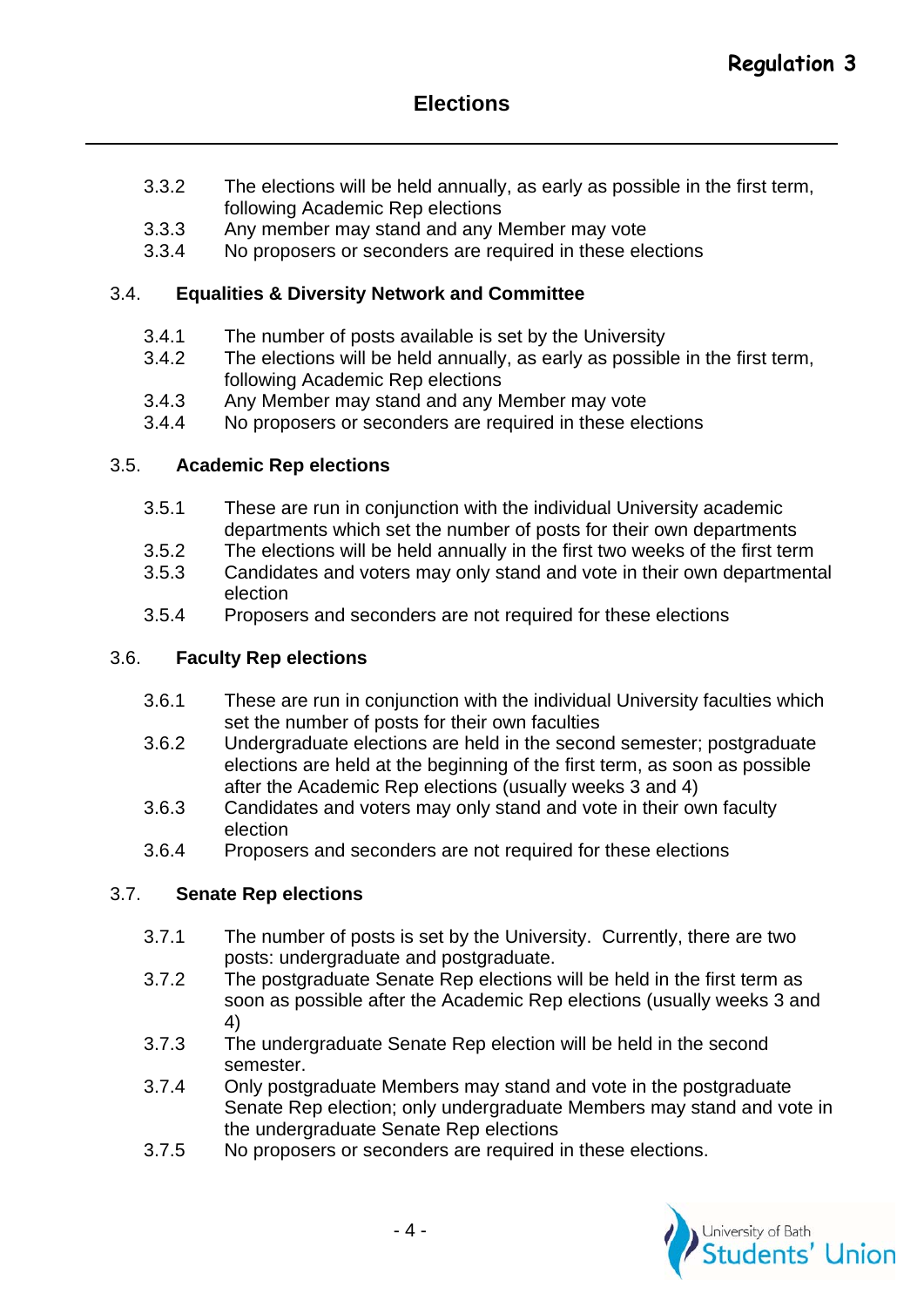#### 3.8. **Hall rep elections**

- 3.8.1 Each hall group has a committee of representatives.
- 3.8.2 Candidates may only stand for post on the committee attached to their hall group and voters may only vote in their own hall group election
- 3.8.3 Candidates may stand for more than one post but these may be limited by the ARO
- 3.8.4 Nominations will open during Freshers' Week
- 3.8.5 No proposers or seconders are required in these elections

#### 3.9. **Sub-group Executive committees, Volunteer Liaison and Individual Student Group committees elections**

3.9.1 All the above area elections will be run in line with the area constitution

## 4 *Elections Committee*

- 4.1. The core function the Elections Committee will be to assist and support the Returning Officer in the smooth running of the elections process, in particular the SU Officer elections and to make recommendations on improvements to the elections procedure.
- 4.2. The Chair of Elections Committee shall be appointed in line with the process set out in the role description.
- 4.3. The Elections Committee will meet as necessary during the SU Officer election process and less frequently at other times of the year.
- 4.4. Elections Committee will report to the Board of Trustees.
- 4.5. The Elections Committee will comprise:
	- Returning Officer
	- Chair of Elections Committee
	- SU President (unless s/he is rerunning)
	- One representative from each of the following
	- Academic Executive
	- Postgraduate Association Executive
	- Diversity & Support Executive
	- Student Media Executive
	- Sports Executive
	- Societies Executive
	- Volunteer sub-group
	- $\bullet$
	- Two SU Officers in addition to the SU President, usually the Activities and Sports Officers, as long as they are not rerunning.
	- Chief Executive of the SU (in attendance)
	- Other co-opted members approved by the RO and Chair of Elections Committee

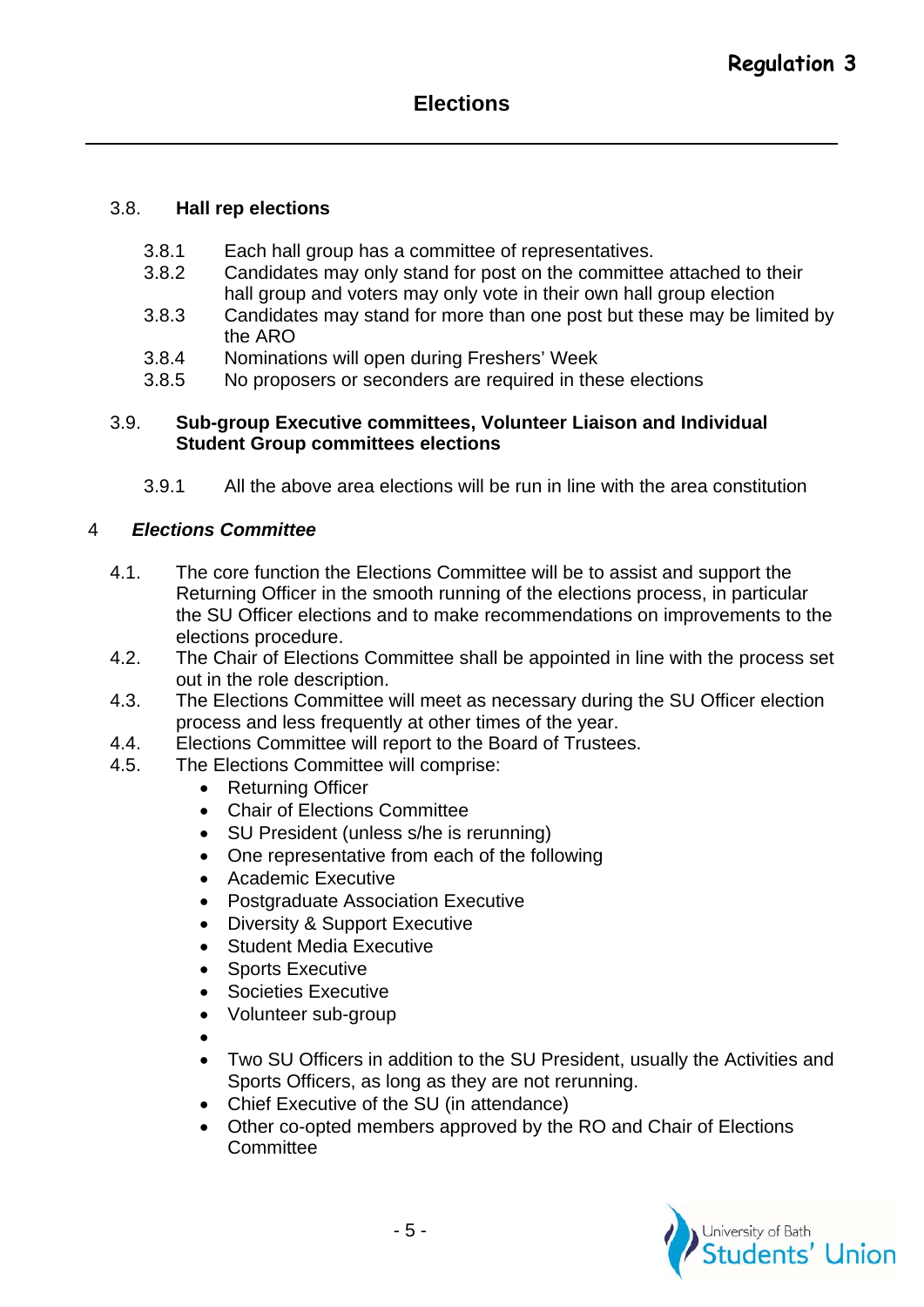## 5 *The Process of Election*

- 5.1. The Returning Officer shall produce and make publicly available an Elections Timetable for the year incorporating all elections, which shall include the dates and times for the notification and completion of the following:
	- Nomination process
	- Candidates Training (if any)
	- Manifestos
	- Questions to Candidates (if any)
	- Voting
	- The count

## 5.2. **Nominations**

- 5.2.1 Nomination forms will be available online on BathStudent.com Only Members may propose or second a candidate except current SU Officers and SU Officers Elect, but may only propose or second one candidate for each election to a specific position.
- 5.2.2 The Returning Officer shall have the sole responsibility of declaring a submitted nomination form valid. In the event of two or more candidates having the same proposer or seconder in an election for a single position, the Returning Officer may allow up to 24 hours for the candidate(s) to find fresh proposers or seconders.
- 5.2.3 When the Returning Officer is satisfied all valid nominations will be confirmed with the candidates.

## 5.3. **Manifestos**

- 5.3.1 Manifestos must be submitted by the date of close laid down in the Election Timetable.
- 5.3.2 All manifestos must be set out in accordance with Rules for Candidates issued by the Returning Officer.
- 5.3.3 Manifestos shall be displayed on an appropriate noticeboard and/or online on BathStudent.com

## 5.4. **Campaign Publicity**

- 5.4.1 The only elections in which candidates are allowed to produce publicity material which incurs expenditure are:
- 5.4.2 SU Officer elections
- 5.4.3 NUS Conference Delegate elections
- 5.4.4 The Board of Trustees or a body nominated by them shall determine the expenditure allowed for publicity for candidates in SU Officer and NUS Conference Delegate elections on an annual basis.

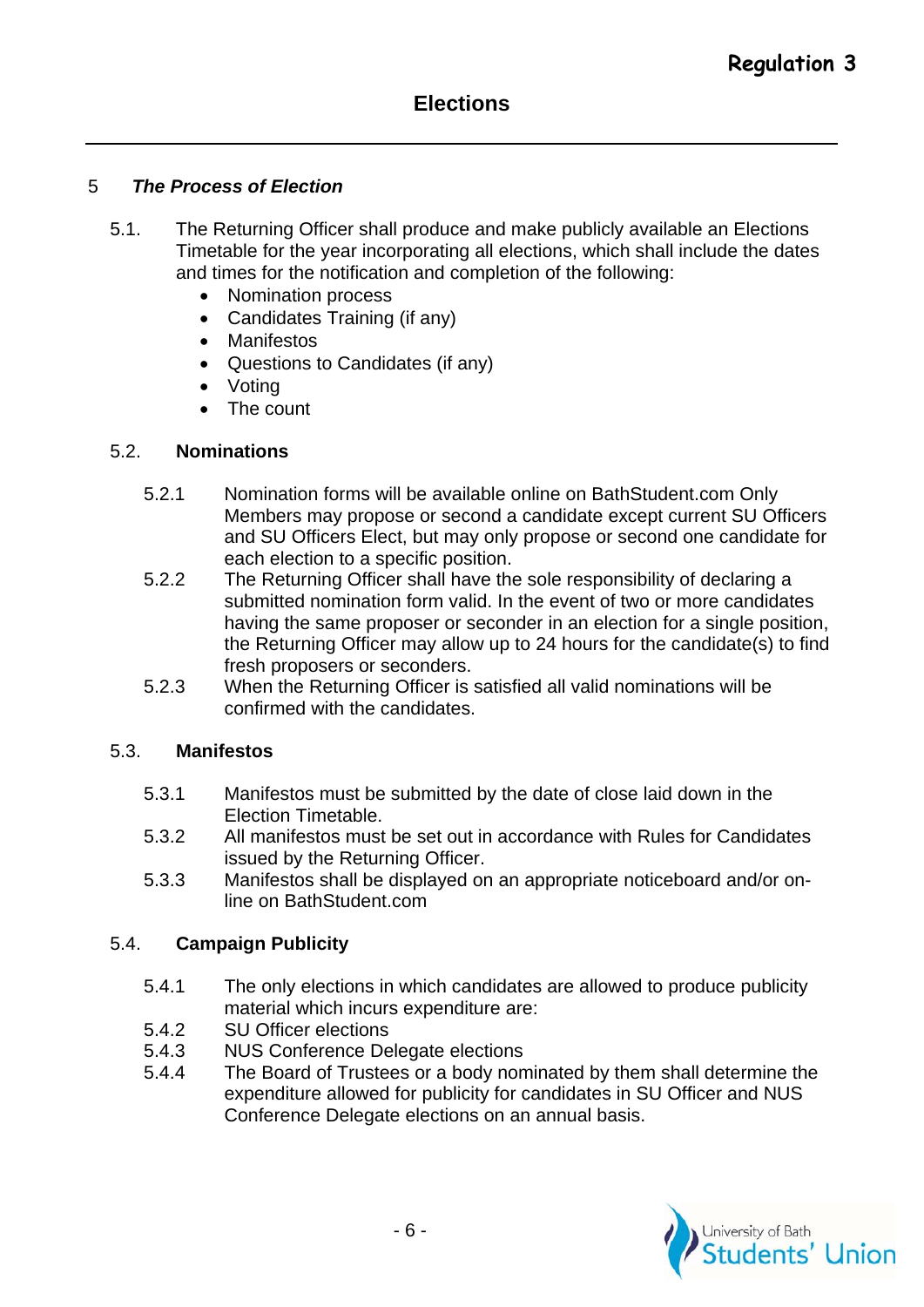5.4.5 The Returning Officer shall draw up regulations for the conduct of candidates' campaigns. Any breach of these regulations could lead to disqualification.

## 5.5. **Questions to Candidates**

- 5.5.1 The Returning Officer shall arrange Questions to Candidates in SU Officer elections
- 5.5.2 Individual student groups may arrange Questions to Candidates for their own committee elections, with agreement from the appropriate ARO.
- 5.5.3 The Chair of Elections Committee or nominated appointee shall chair Questions to Candidates in SU Officer elections
- 5.5.4 The RO shall be responsible for ensuring that Questions to Candidates are fair to all candidates.
- 5.5.5 Candidates on placement may nominate a deputy to speak on their behalf or agree other arrangements to be represented with the RO.

## 5.6. **Incumbent Candidates in SU Officer elections**

- 5.6.1 Incumbent SU Officers must declare paid holiday, and time in lieu taken during the campaign period to the Returning Officer before the count begins.
- 5.6.2 Incumbent SU Officers may not use any of the resources of their current position (publicity photos and material, working resources such as stationery or email addresses or any other resources that are not accessible to ordinary candidates).

## 5.7. **Voting**

- 5.7.1 The Returning Officer and Elections Committee shall publicise arrangements for voting.
- 5.7.2 . Voting shall be as detailed in 2 and 3 above
- 5.7.3 All SU Members will be made aware of the elections through Bathstudent.com
- 5.7.4 The voter will be presented with the ballot and informed how to vote once logged on to BathStudent.com.
- 5.7.5 The ballot shall bear the name of each candidate and the office being contested. The order of candidates for each post shall be randomised on the ballot.
- 5.7.6 In all elections except Academic rep elections, there shall be a facility for voting for "Re-open Nominations" (also known as "RON")
- 5.7.7 Candidates or their supporters may not canvass voters in the immediate vicinity of someone voting.